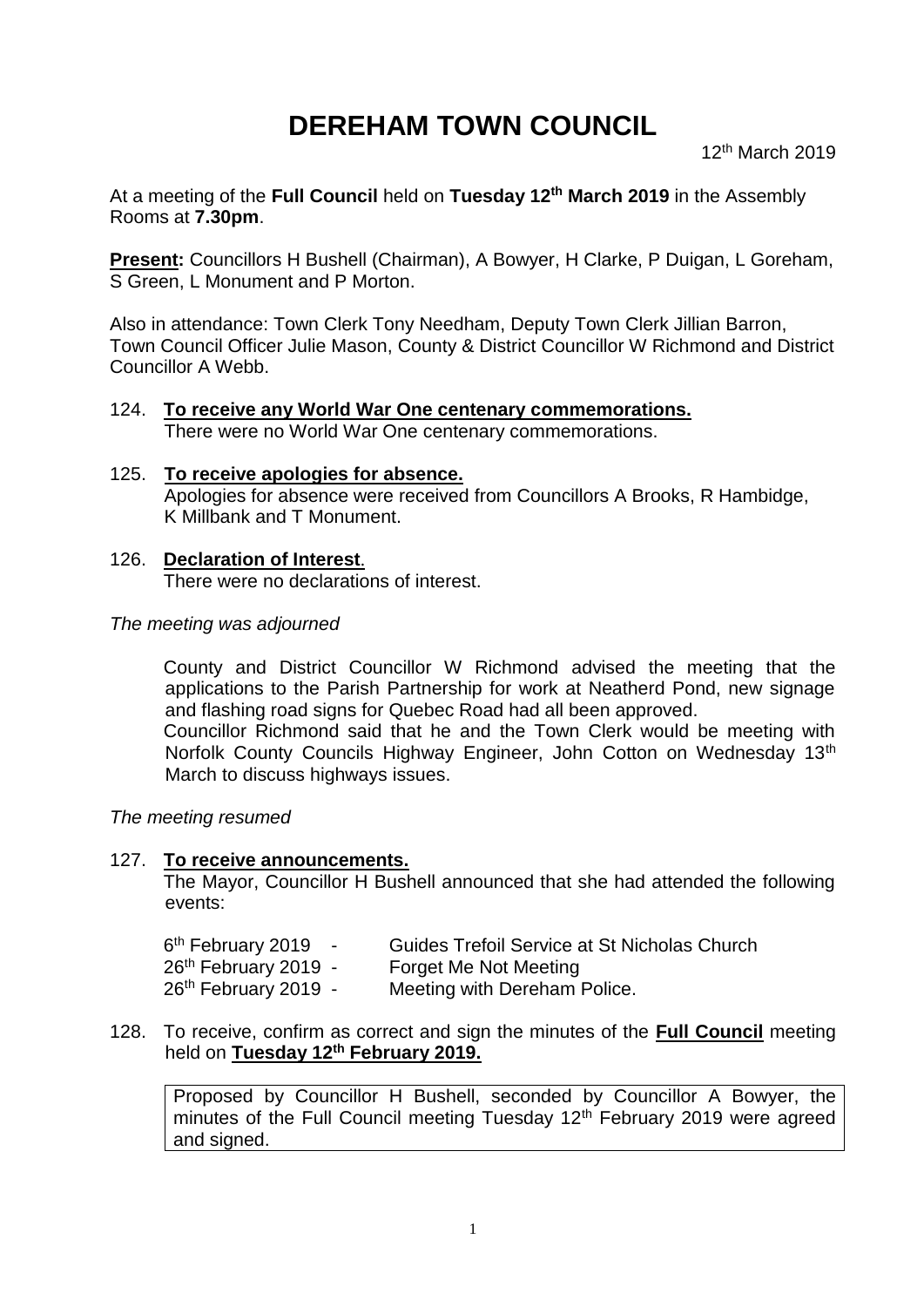## 129. **Finance & Governance Committee.**

(a) To receive, confirm as correct and sign the minutes of the meeting held on **Tuesday 5 th March 2019.**

Proposed by Councillor H Bushell, seconded by Councillor L Monument the minutes of the Finance & Governance Committee meeting were agreed and signed.

(b) To receive a report from the Chairman, discuss any matters arising therefrom and vote on recommendations.

The following recommendations were approved and agreed by the council.

## **To consider Grant Applications.**

| Organisation            | Amount | Purpose                                       | Comment                                                                                                                                        |
|-------------------------|--------|-----------------------------------------------|------------------------------------------------------------------------------------------------------------------------------------------------|
| Dereham's Men's<br>Shed | £1,250 | Contribution to set<br>up costs               | The Mayor be<br>invited to present<br>the cheque, is<br>photographed and<br>a press release is<br>issued to raise the<br>profile of the group. |
| <b>CHIPS</b>            | £1,300 | Running costs of<br>summer activity<br>scheme |                                                                                                                                                |

#### **To consider Application for the WW1 grants.**

| Organisation         | Amount | <b>Purpose</b>                   |
|----------------------|--------|----------------------------------|
| <b>Royal British</b> | £500   | Band concert and Choir for peace |
| Legion               |        | after conflict                   |
| Dereham Carnival     | £500   | To help with celebrations for    |
| Crafters             |        | centenary of Peace Day July 2019 |

#### **To consider work on Toftwood Recreation Ground changing room.**

It was agreed that for the Toftwood Recreation Ground, that a welfare unit containing toilets and possibly a kitchen be purchased rather than refurbishing the existing changing rooms. That the existing structure be made weather tight. The welfare unit to cost less than £4,000 and £1,000 on materials to make the existing unit weather tight. The football club would do the work on the existing structure.

#### **To review Insurance schedule.**

It was agreed that G C Baxters be asked to review the building costs inflation for the last 8 years and to check that the 3% annual inflation assumption is an accurate approximation.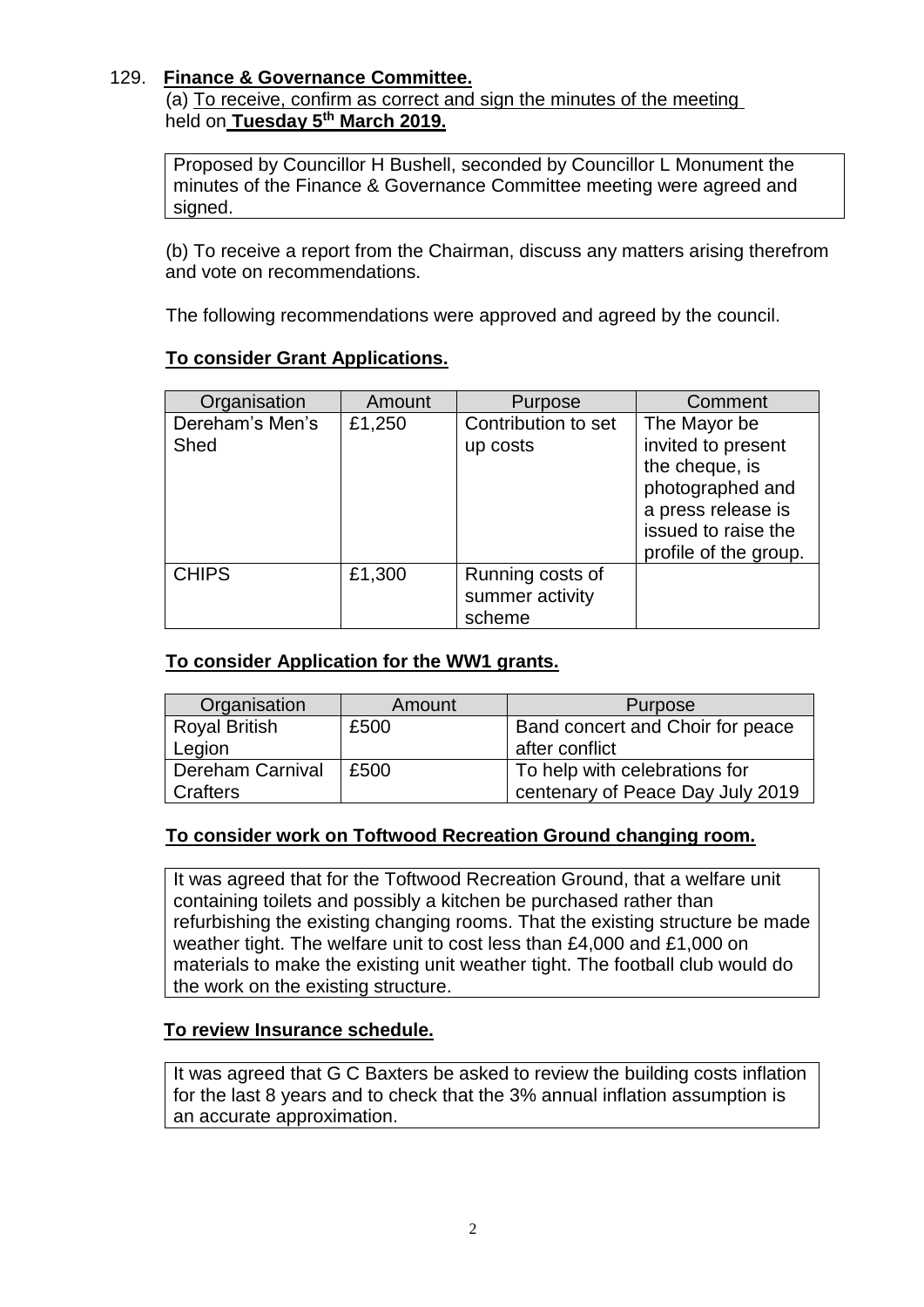# **To review Financial Regulations.**

It was agreed that paragraph 5.2 of the Financial Regulations at the end of the last sentence should read ….'or in their absence, any such other member authorised by the council to sign'

#### 130. To receive, confirm as correct and sign the minutes of the **Planning** meeting held on **Tuesday 12 th February 2019**.

Proposed by Councillor H Bushell, seconded by Councillor L Monument the minutes of the planning meeting Tuesday 12<sup>th</sup> February 2019 were agreed and signed.

## 131. **To receive and adopt the list of accounts paid, the Financial Statement and list of accounts to be paid.**

Proposed by Councillor H Bushell, seconded by Councillor H Clarke the list of accounts paid, the Financial Statement and list of accounts to be paid were agreed and signed.

#### 132. **To consider flying Scout flag with black ribbon as a mark of respect for David Webster.**

Proposed by Councillor L Monument, seconded by Councillor H Bushell and put to the vote it was agreed that the Scout flag with black ribbon be flown as a mark of respect for David Webster.

Proposed by Councillor P Duigan, seconded by Councillor L Monument it was agreed that the flag could be flown at the Town Clerk's discretion in discussion with the Mayor.

#### 133. **Market town initiative update and clarification**.

Councillor H Bushell informed Councillors that as the role of communication with Breckland District Council regarding the Market Town Initiative conflicts with that of the role of the Mayor who only has the remit to chair Town Council meetings and attend Civic duties etc, that now all communications with Breckland District Council will be undertaken by the Town Clerk.

Councillor Bushell also said that in her view for the project to move forward the following issues would need to be resolved:

- 1. The Council would need to decide how the working party is to be made up, as to whether it is all Town Councillors etc. Also the working party would need terms of reference.
- 2. One the Town Clerk has obtained from Breckland the purpose of the meetings and the desired outcome, that information will help with the terms of reference to be considered by the council.

All communications with Breckland Counicl regarding the Market Town Initiative should be copied into all Councillors so that all are aware of the situation at any given time, and likewise answers from Breckland Council to the Clerk then they can facilitate a meaningful input in taking this matter forward.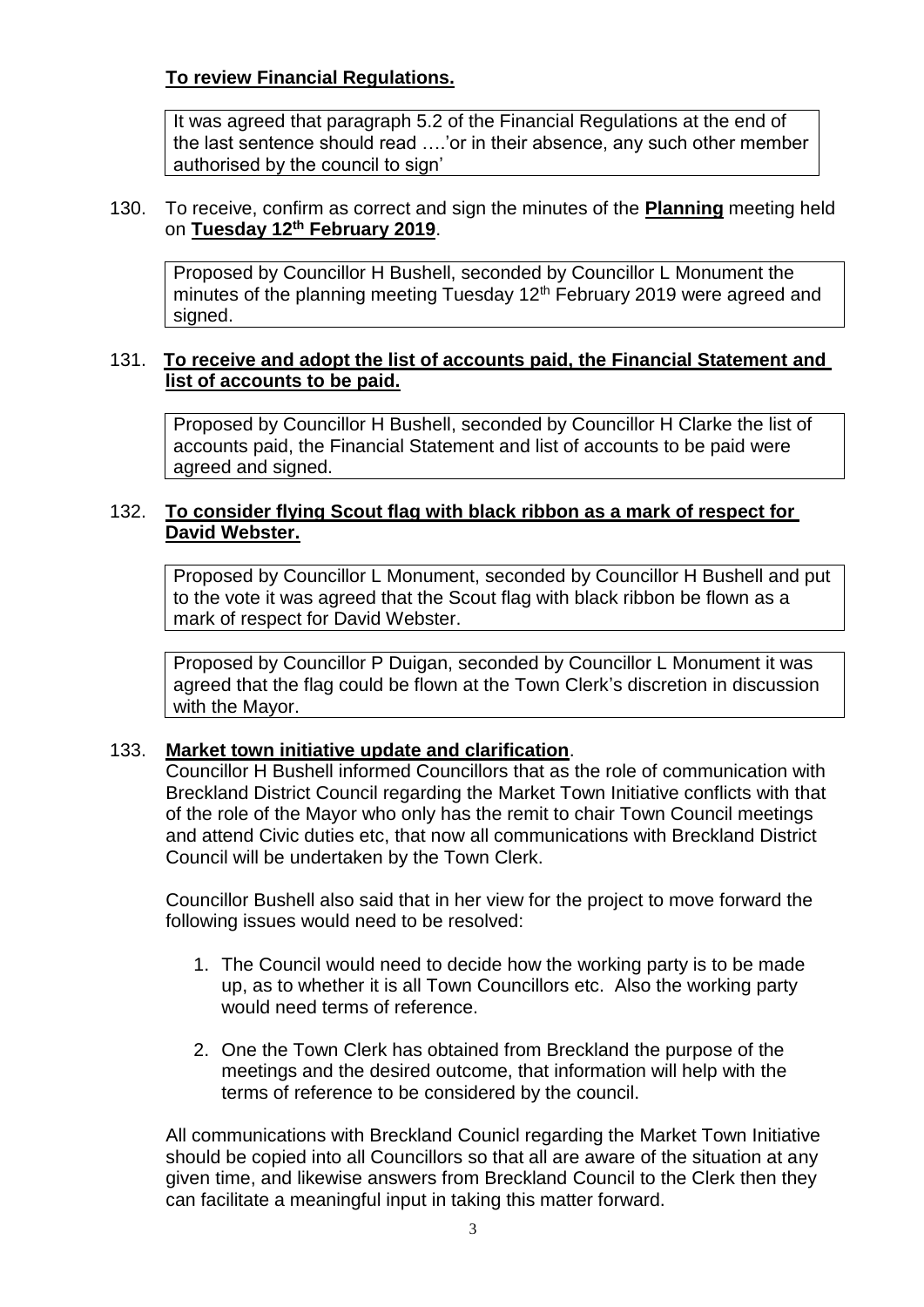The draft terms of reference should be brought to the April Full Council meeting.

# 134. **Update on Quebec Road.**

Councillor P Duigan advised Councillors that the application to the Parish Partnership for flashing speed signs on Quebec Road had now been approved but the buffer zone had yet to be decided.

#### 135. **To receive Norfolk County Council Network Improvement Strategy.** The Norfolk County Council Network Improvement Strategy was received.

Proposed by Councillor A Bowyer, seconded by Councillor P Duigan, it was agreed that the Town Clerk write to Norfolk County Council saying that this strategy was a good starting point and ask them to confirm that no conclusions can be made with regard to any future link roads.

## 136. **To consider revised Vision for Dereham.**

Proposed by Councillor A Bowyer, seconded by Councillor H Clarke, the revised Vision for Dereham was agreed.

137. **To receive Cycle Assessment commissioned by Dereham Town Council.** The Cycle Assessment was received and the Clerk explained that this would support the evidence base for the Neighbourhood Plan and was submitted as further comments on the Dumpling Green development.

#### 138. **To consider commenting on the Breckland Local Plan major modifications** It was agreed that the following comments be submitted.

• HOU 05 – Previously the Council has been reassured by the requirement within the policy for parish council approval for any development, this condition has now been removed. The Council felt that this policy should not apply to Dereham. The policy is intended to support the viability of very small settlements through having more people living in the very rural settlements. The hamlets around Dereham do not need help to maintain services as they receive their services from the main town. The policy should be clear that it does not apply to hamlets within parishes that have been allocated housing growth.

| Policy<br>Reference:                   | Paragraph                          | Recommendation.                                                                                                                        | Justification.                                                                                                                                                                                |
|----------------------------------------|------------------------------------|----------------------------------------------------------------------------------------------------------------------------------------|-----------------------------------------------------------------------------------------------------------------------------------------------------------------------------------------------|
| <b>ENV 04</b><br>Existing<br>Provision | <b>First line</b><br>inserted text | The designations<br>should relate to<br>open space as<br>defined by the<br><b>Town and Country</b><br>Planning Act 1980<br>or the Open | The 2015 Open Spaces<br>Assessment is not a<br>comprehensive assessment<br>- for example, there are two<br>major omissions in Dereham<br>- a piece of open space<br>south of Middlemarch Road |

Comments regarding Major Modifications to Breckland Local Plan.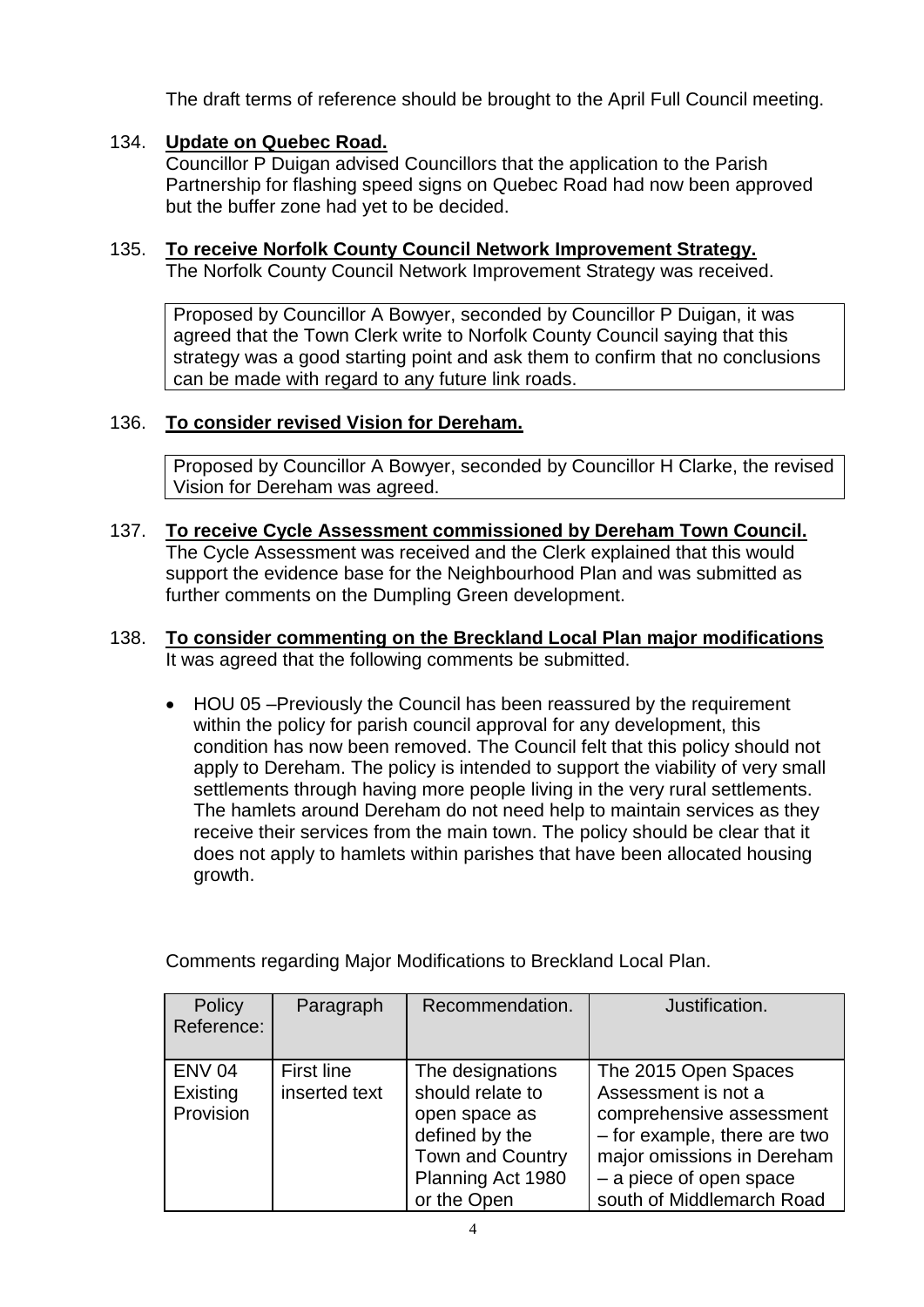|                                         |                                                                    | Spaces Act<br>1908. (the<br>definitions are very<br>similar)                                                                                                        | has been mistakenly omitted<br>in the 2015 Open Spaces<br>Assessment. Also a large<br>parcel of land known as<br>'Colin McLean meadow, adj.<br>Dunlop Road/Wavell Road'<br>is also omitted from the<br>2015 study. There may well<br>be other omissions across<br>the district.<br>Changing the definition of<br>Open Space in this section<br>to be that of either the Town<br>and Country Planning Act<br>1980 or the Open Spaces<br>Act 1908, provides the<br>greatest protection for all<br>open space including those |
|-----------------------------------------|--------------------------------------------------------------------|---------------------------------------------------------------------------------------------------------------------------------------------------------------------|----------------------------------------------------------------------------------------------------------------------------------------------------------------------------------------------------------------------------------------------------------------------------------------------------------------------------------------------------------------------------------------------------------------------------------------------------------------------------------------------------------------------------|
|                                         |                                                                    |                                                                                                                                                                     | omitted, though error from<br>the 2015 Open Spaces<br>Assessment.                                                                                                                                                                                                                                                                                                                                                                                                                                                          |
| $ENV 04 -$<br><b>New</b><br>Provision   | <b>Third</b><br>paragraph -<br>Page 194 -<br>last sentence.        | The last sentence<br>should finish after<br>the word<br>'dwellings'.                                                                                                | The overriding principle of<br>the policy is that all new<br>residential developments<br>over 11 units are expected<br>to provide a contribution<br>towards outdoor playing<br>space equivalent to<br>25.6 $m2$ per person.                                                                                                                                                                                                                                                                                                |
|                                         |                                                                    |                                                                                                                                                                     | By including an area<br>reference it gives the<br>impression that<br>developments may only<br>need to provide 0.8ha per<br>1000 rather than 2.56ha per<br>1000. The removal of the<br>end of the sentence would<br>avoid ambiguity.                                                                                                                                                                                                                                                                                        |
| $ENV$ 04 $-$<br><b>New</b><br>Provision | Fifth<br>paragraph -<br>Page 195 last<br>sentence<br>(new wording) | Last sentence<br>reads "having<br>regard for the need<br>for land acquisition"<br>The word "need for"<br>in this sentence<br>should be replaced<br>with "value of". | The overriding principle of<br>the policy is that all new<br>residential developments<br>over 11 units are expected<br>to provide a contribution<br>towards outdoor playing<br>space equivalent to<br>25.6m <sup>2</sup> per person.                                                                                                                                                                                                                                                                                       |
|                                         |                                                                    |                                                                                                                                                                     | If a development is not<br>making onsite provision - it<br>is intended that the off-site<br>contribution should include                                                                                                                                                                                                                                                                                                                                                                                                    |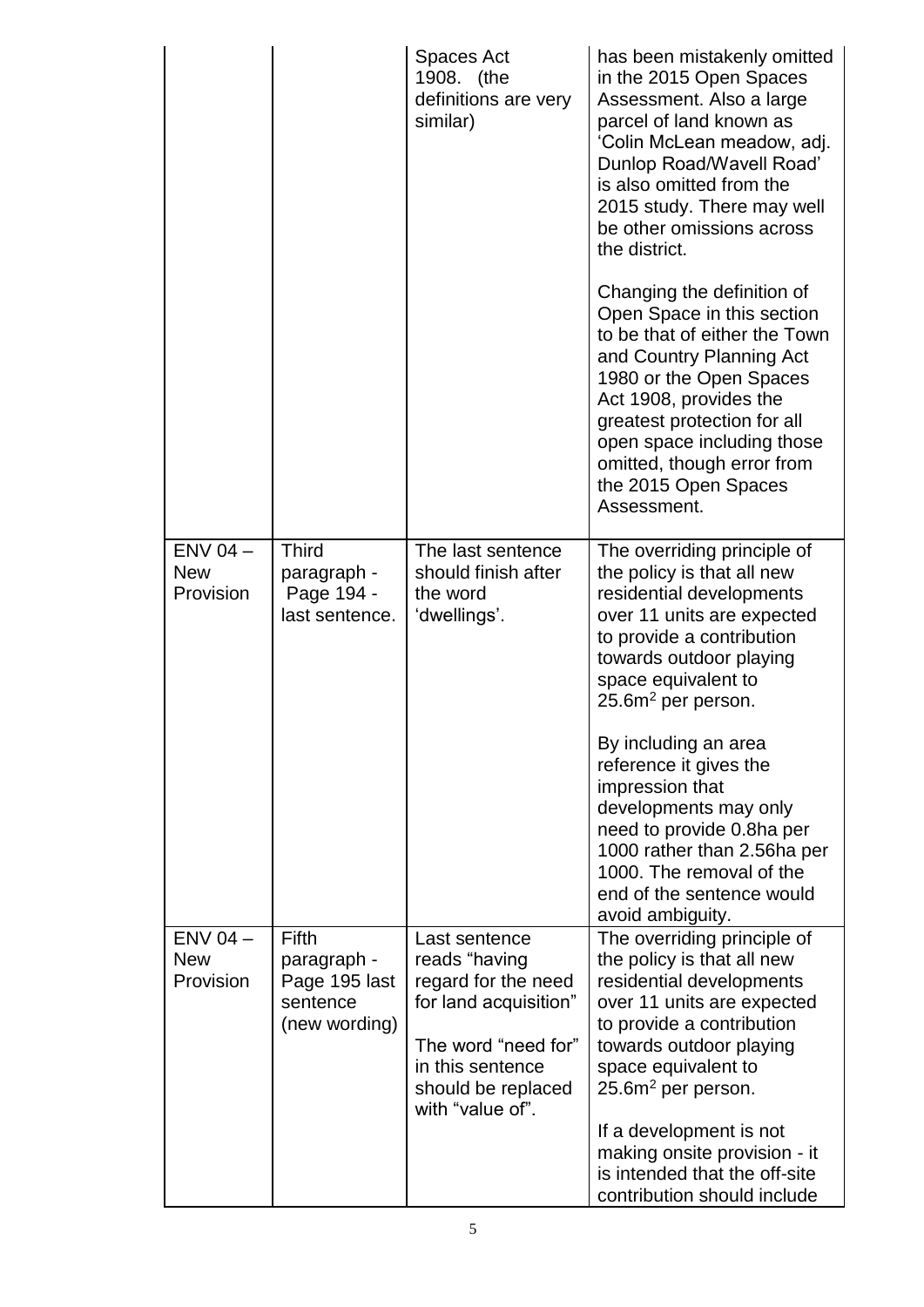|                                     |                                                   |                                                                                                                                                                                                                                                                                                                                                                                                                                                                                                                                                                                                                 | the value of land acquisition.<br>Amending the wording<br>makes this very clear. If land<br>acquisition value is not<br>included then there would be<br>a financial advantage for<br>developers to argue that<br>provision off-site is<br>preferable. There would<br>therefore be a perverse<br>incentive not to provide<br>outdoor playing space<br>onsite.                                                                                        |
|-------------------------------------|---------------------------------------------------|-----------------------------------------------------------------------------------------------------------------------------------------------------------------------------------------------------------------------------------------------------------------------------------------------------------------------------------------------------------------------------------------------------------------------------------------------------------------------------------------------------------------------------------------------------------------------------------------------------------------|-----------------------------------------------------------------------------------------------------------------------------------------------------------------------------------------------------------------------------------------------------------------------------------------------------------------------------------------------------------------------------------------------------------------------------------------------------|
| <b>ENV 04</b><br>supporting<br>text | Table 5.53 -<br>page 197                          | <b>For Sheltered</b><br>housing schemes,<br>nursing homes.<br><b>Controlled hostel</b><br>accommodation<br>insert – "refer to<br>paragraph 5.52"                                                                                                                                                                                                                                                                                                                                                                                                                                                                | This will insure that<br>paragraph 5.52 and the<br>provision of amenity and<br>other forms of open space<br>are included as part of such<br>developments.                                                                                                                                                                                                                                                                                           |
| Policy<br><b>TR02</b>               | Transport<br>requirements<br>- last<br>paragraph. | At the Local Plan<br>hearing the issue<br>being discussed<br>was that<br>developers don't<br>include a detailed<br>assessment of<br>cycling links. The<br><b>Town Council</b><br>suggested a<br>number of<br>nationally<br>recognised<br>methodologies. It<br>was felt specific<br>methodologies<br>could not be<br>included because<br>they could be<br>superseded within<br>the lifetime of the<br>LP. It is believed<br>that it was agreed<br>at the hearing that<br>cycling<br>assessments would<br>use 'industry<br>recognised /<br>nationally<br>recognised<br>methodologies<br>(words to that<br>effect) | The current situation is that<br>applicants already do a<br>transport assessment based<br>on "appropriate<br>methodologies" and they<br>don't include a cycling<br>assessment using a<br>recognised standard<br>methodology. To specify that<br>any cycling assessment<br>must be carried out in<br>accordance with a<br>recognised/industry<br>standard methodology will<br>ensure that applications do<br>such a study in a<br>standardised form. |